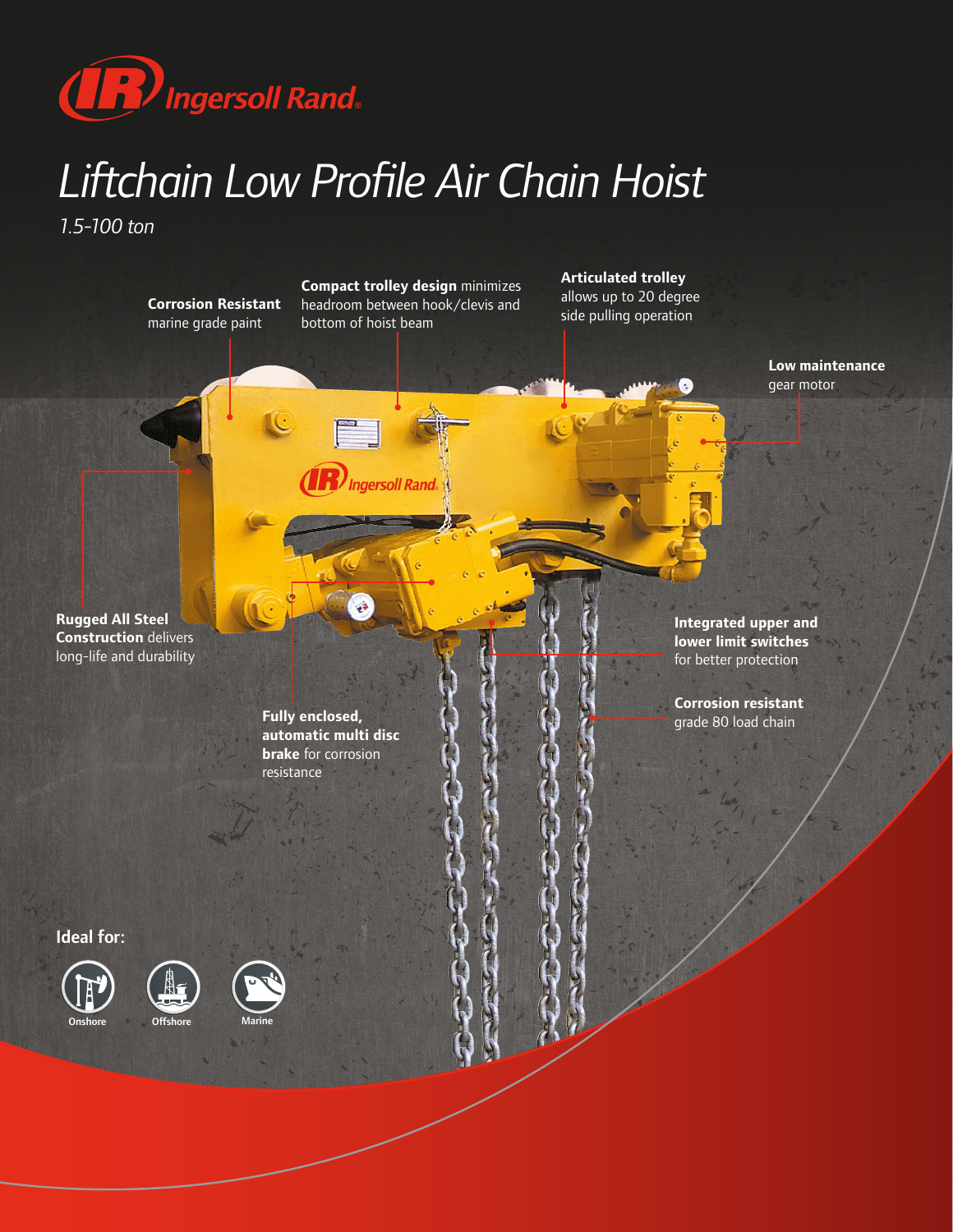

## *Liftchain Low Profile Air Chain Hoist*

*1.5-100 ton*

Ingersoll Rand Liftchain Hoists are the most advanced heavy-lifting hoists in the Ingersoll Rand hoist line. They incorporate all the best features we've developed from our decades of experience into a compact, modular frame. The Low Headroom version helps you get the job done where space is restricted.

| <b>General Characteristics</b> |                                           |                           |                            |                                                               |                                                              |                                          |                                                             |  |  |  |
|--------------------------------|-------------------------------------------|---------------------------|----------------------------|---------------------------------------------------------------|--------------------------------------------------------------|------------------------------------------|-------------------------------------------------------------|--|--|--|
| <b>Model</b>                   | Lifting<br>Capacity<br><b>Metric Tons</b> | <b>Reeves</b><br>of Chain | <b>Headroom</b><br>mm (in) | <b>Trolley Flange</b><br><b>Adjustment Range</b><br>$mm$ (in) | <b>Hoist Weight</b><br>with 3m (10ft)<br>of chain<br>kg (lb) | Trolley Weight <sup>(1)</sup><br>kg (lb) | <b>Weight per</b><br>additional<br>meter of lift<br>kg (lb) |  |  |  |
| LC2A015SIL                     | 1.5                                       |                           | 275 (10.8)                 | 81-310 (3.2-12.2)                                             | 38 (84)                                                      | 82 (126)                                 | 1.5(3.3)                                                    |  |  |  |
| LC2A030DIL                     | 3                                         |                           | 386 (15.2)                 | 81-310 (3.2-12.2)                                             | 48 (106)                                                     | 82 (121)                                 | 3(6.6)                                                      |  |  |  |
| LC2A060OIL                     | 6                                         | 4                         | 465 (18.3)                 | 120-310 (4.7-12.2)                                            | 74 (163)                                                     | 176 (315)                                | 6(13.2)                                                     |  |  |  |
| LC2A060SIL                     | 6                                         |                           | 475 (18.7)                 | 140-310 (5.5-12.2)                                            | 125 (276)                                                    | 375 (313)                                | 5.7(12.6)                                                   |  |  |  |
| LC2A080DIL                     | 8                                         | 2                         | 590 (23.2)                 | 120-310 (4.7-12.2)                                            | 118 (260)                                                    | 182 (313)                                | 7.6(16.8)                                                   |  |  |  |
| LC2A120DIL                     | 12                                        | $\overline{2}$            | 670 (26.4)                 | 140-310 (5.5-12.2)                                            | 170 (375)                                                    | 370 (401)                                | 11.4(25.1)                                                  |  |  |  |
| LC2A180TIL                     | 18                                        | 3                         | 730 (28.7)                 | 210-310 (8.3-12.2)                                            | 277(611)                                                     | 413 (826)                                | 17.1(37.7)                                                  |  |  |  |
| LC2A250OIL                     | 25                                        | 4                         | 775 (30.5)                 | 160-310 (6.3-12.2)                                            | 324 (714)                                                    | 416 (829)                                | 23(50.7)                                                    |  |  |  |

| Performance       |                          |                  |                |                       |                          |                             |  |  |  |  |  |
|-------------------|--------------------------|------------------|----------------|-----------------------|--------------------------|-----------------------------|--|--|--|--|--|
|                   | <b>Hoist Performance</b> |                  |                |                       |                          |                             |  |  |  |  |  |
|                   | <b>Lifting Speed</b>     |                  |                |                       |                          |                             |  |  |  |  |  |
|                   | <b>Lifting Capacity</b>  | <b>Full Load</b> | <b>No Load</b> | <b>Lowering speed</b> | <b>Required Air Flow</b> | <b>Working Air Pressure</b> |  |  |  |  |  |
| Model             | <b>Metric Tons</b>       | $m/min$ (fpm)    | $m/min$ (fpm)  | m/min (fpm)           | $m^3/m$ in (cfm)         | bar (psi)                   |  |  |  |  |  |
| LC2A015SIL        | 1.5                      | 6.2(20.3)        | 11(36.1)       | 8.5(27.9)             | 4 (141)                  | 6.3(90)                     |  |  |  |  |  |
| LC2A030DIL        | 3                        | 3(9.8)           | 5.5(18)        | 4(13.1)               | 4 (141)                  | 6.3(90)                     |  |  |  |  |  |
| LC2A060OIL        | 6                        | 1.5(4.9)         | 2.5(8.2)       | 2(6.6)                | 4 (141)                  | 6.3(90)                     |  |  |  |  |  |
| LC2A060SIL        | 6                        | 2.2(7.2)         | 3.6(11.8)      | 2.7(8.9)              | 5.2(184)                 | 6.3(90)                     |  |  |  |  |  |
| LC2A080DIL        | 8                        | 1.8(5.9)         | 3.5(11.5)      | 2.2(7.2)              | 4.4 (155)                | 6.3(90)                     |  |  |  |  |  |
| LC2A120DIL        | 12                       | 1.1(3.6)         | 1.8(5.9)       | 1.3(4.3)              | 5(177)                   | 6.3(90)                     |  |  |  |  |  |
| LC2A180TIL        | 18                       | 0.7(2.3)         | 1.2(3.9)       | 0.9(3)                | 5(177)                   | 6.3(90)                     |  |  |  |  |  |
| <b>LC2A250OIL</b> | 25                       | 0.5(1.6)         | 0.9(3)         | 0.6(2)                | 5(177)                   | 6.3(90)                     |  |  |  |  |  |

| <b>Performance</b> |  |  |  |
|--------------------|--|--|--|
|                    |  |  |  |

| <b>Trolley Performance</b> |                                                         |                          |                             |                    |     |  |  |  |  |  |
|----------------------------|---------------------------------------------------------|--------------------------|-----------------------------|--------------------|-----|--|--|--|--|--|
|                            | <b>Powered Trolley</b><br>Traverse Speed <sup>(1)</sup> | <b>Required Air Flow</b> | <b>Minimum Curve Radius</b> | <b>Sound Level</b> |     |  |  |  |  |  |
| <b>Model</b>               | $m/min$ (fpm)                                           | $m^3/m$ in (cfm)         | bar (psi)                   | $m$ (ft)           | dbA |  |  |  |  |  |
| LC2A015SIL                 | 21(69)                                                  | 1.3 (45.9)               | 6.3(90)                     | 2(6.6)             | 78  |  |  |  |  |  |
| LC2A030DIL                 | 17 (56)                                                 | 1.3 (45.9)               | 6.3(90)                     | 2(6.6)             | 78  |  |  |  |  |  |
| LC2A060OIL                 | 15 (49)                                                 | 1.3 (45.9)               | 6.3(90)                     | 3(9.9)             | 78  |  |  |  |  |  |
| LC2A060SIL                 | 15 (49)                                                 | 1.3(45.9)                | 6.3(90)                     | 3(9.9)             | 79  |  |  |  |  |  |
| LC2A080DIL                 | 12 (40)                                                 | 1.3(45.9)                | 6.3(90)                     | 3(9.9)             | 76  |  |  |  |  |  |
| LC2A120DIL                 | 12 (40)                                                 | 1.5(53)                  | 6.3(90)                     | 3(9.9)             | 79  |  |  |  |  |  |
| LC2A180TIL                 | 15 (49)                                                 | 1.9(67.1)                | 6.3(90)                     | 5(16.4)            | 79  |  |  |  |  |  |
| <b>LC2A250OIL</b>          | 15 (49)                                                 | 1.9(67.1)                | 6.3(90)                     | 5(16.4)            | 79  |  |  |  |  |  |

(1) In Rack & Pinion configuration, the trolley speed is divided by 2.

(2) Sound pressure levels are measured per European standard EN 14492-2

(3) Weight of low headroom hoist / trolley with standard height of lift (3 m) and standard length of control (2 m).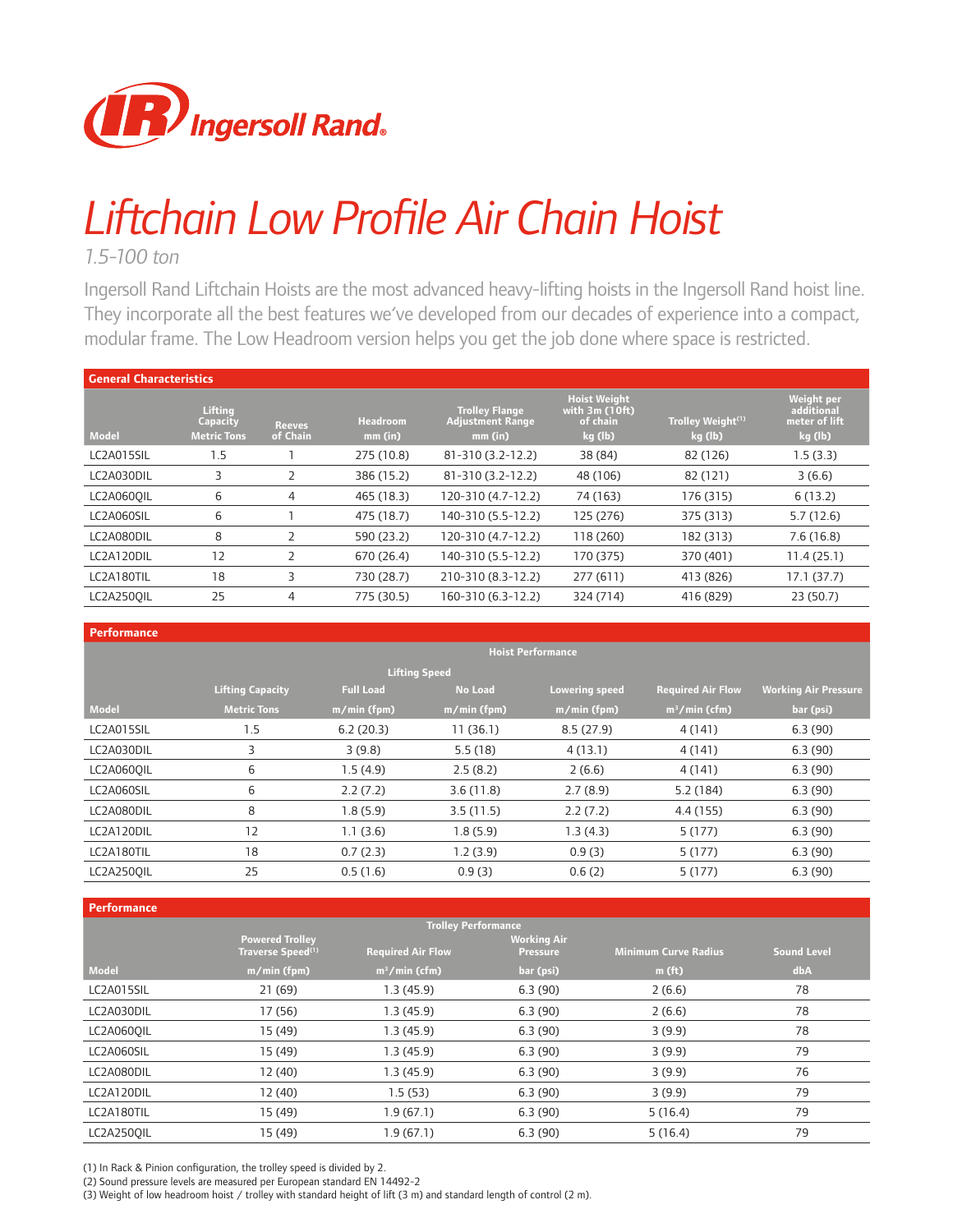

| Dimensions mm (in) |                                                     |                                                                                                                                                                                                                                     |  |  |                                                                                                                               |          |          |            |
|--------------------|-----------------------------------------------------|-------------------------------------------------------------------------------------------------------------------------------------------------------------------------------------------------------------------------------------|--|--|-------------------------------------------------------------------------------------------------------------------------------|----------|----------|------------|
| Model              | A B                                                 | and <b>C</b> and the state of the state of the state of the state of the state of the state of the state of the state of the state of the state of the state of the state of the state of the state of the state of the state of th |  |  | DEF GHJ KL                                                                                                                    |          |          |            |
|                    | LC2A060S 475 (18.7) 258 (10.2) 318 (12.5) 101 (4.0) |                                                                                                                                                                                                                                     |  |  | 160 (6.3) 50 (2.0) 348 (13.7) 311 (12.2) 1,164 (45.8) 228 (9.0)                                                               | 43 (1.7) | 50 (2.0) | 409 (16.1) |
|                    | LC2A120D 638 (25.1) 258 (10.2) 318 (12.5) 101 (4.0) |                                                                                                                                                                                                                                     |  |  | 160 (6.3) 50 (2.0) 348 (13.7) 311 (12.2) 1,164 (45.8) 424 (16.7) 58 (2.9)                                                     |          | 67 (2.6) | 466 (18.3) |
|                    |                                                     |                                                                                                                                                                                                                                     |  |  | LC2A180T 688 (27.1) 258 (10.2) 371 (14.6) 120 (4.7) 225 (8.9) 50 (2.0) 272 (10.7) 387 (15.2) 1,164 (45.8) 484 (19.1) 78 (3.1) |          | 80 (3.2) | 447 (17.6) |
|                    |                                                     |                                                                                                                                                                                                                                     |  |  | LC2A2500 740 (29.1) 258 (10.2) 371 (14.6) 120 (4.7) 225 (8.9) 50 (2.0) 405 (16.0) 254 (10.0) 1,164 (45.8) 530 (20.9) 87 (3.4) |          | 87 (3.4) | 466 (18.3) |

| Chain Container Dimensions for 9m (30 ft) standard lift <sup>(1)</sup> |                 |                           |                             |  |  |  |  |  |  |  |
|------------------------------------------------------------------------|-----------------|---------------------------|-----------------------------|--|--|--|--|--|--|--|
| <b>Model</b>                                                           | UT<br>$mm$ (in) | U <sub>2</sub><br>mm (in) | U <sub>3</sub><br>$mm$ (in) |  |  |  |  |  |  |  |
| <b>LC2A060S</b>                                                        | 570 (22.4)      | 860 (33.9)                | 315 x 315 (12.4 x 12.4)     |  |  |  |  |  |  |  |
| LC2A120D                                                               | 600 (23.6)      | 1060 (41.7)               | 315 x 315 (12.4 x 12.4)     |  |  |  |  |  |  |  |
| LC2A180T                                                               | 615 (24.2)      | 1060 (41.7)               | 550 x 400 (21.7 x 15.7)     |  |  |  |  |  |  |  |
| LC2A2500                                                               | 600 (23.6)      | 1060 (41.7)               | 550 x 400 (21.7 x 15.7)     |  |  |  |  |  |  |  |

(1) Chain containers are available with many other dimensions.

Please contact your sales representative for details.